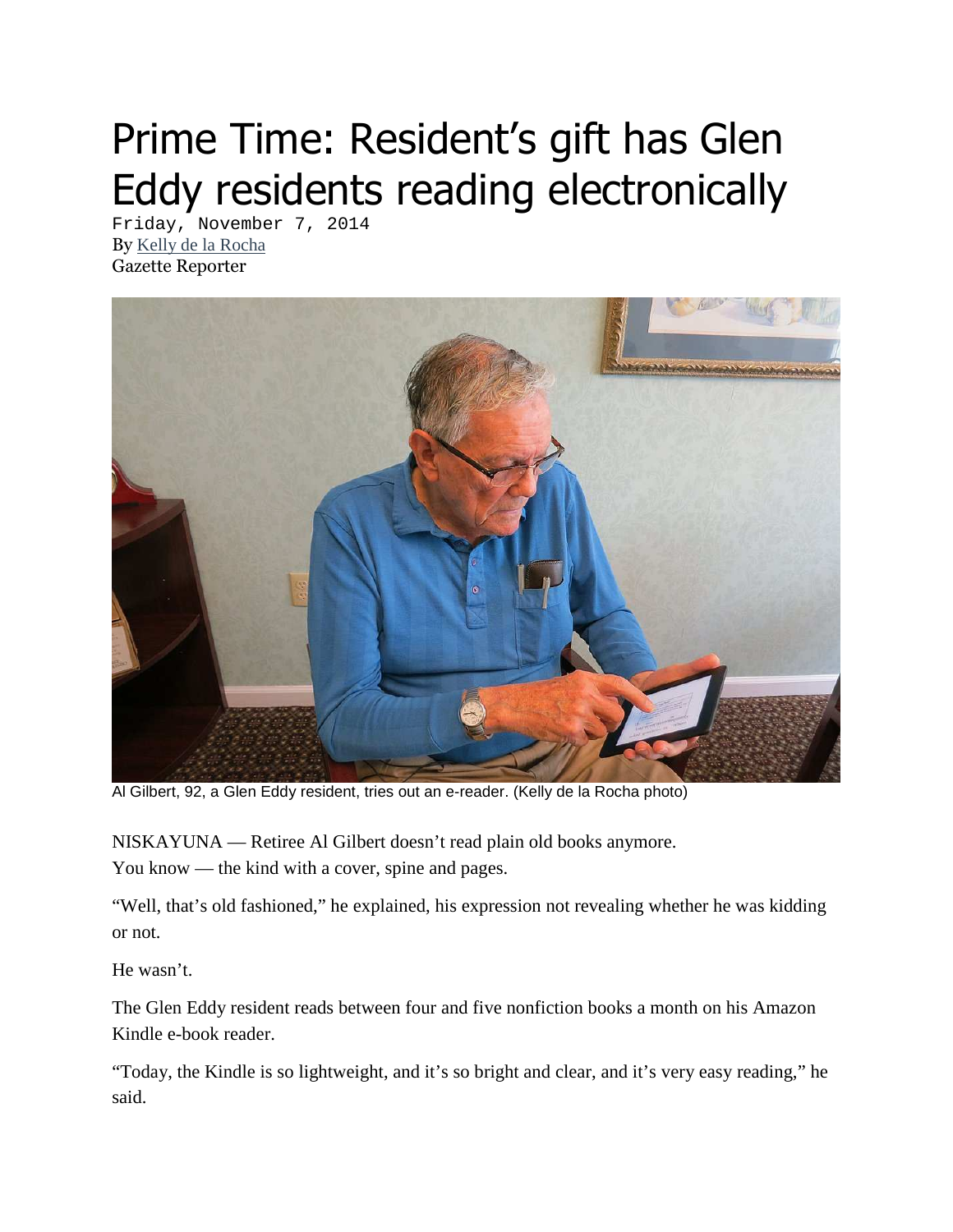Gilbert is one of about 100 residents of the Niskayuna assisted and independent senior living community who have begun reading books on the handheld device in the past four years.

It's no coincidence there are so many at the complex who have gone from page-turning to pagescrolling. Back in 2010, the late Myron Nichols donated \$20,000 so every Glen Eddy resident could have a Kindle if they so desired.

A retired Presbyterian preacher who spent much of his life in California and Oregon, Nichols moved to Glen Eddy when it opened in 2001.

He died in 2011, but lived long enough to see the first e-book readers distributed.

"He was a minister, so he was very interested in philanthropic things. He saw an option here to give something which he thought the residents would enjoy," said Gilbert, who was a friend of Nichols.

Once the donated fund runs out, Glen Eddy will continue to provide e-book readers to residents, said interim executive director Andrea Paone.

Eva Thibodeau, who administers the e-book reader program at Glen Eddy, said the device — the newer models of which also offer access to the Internet — has opened doors for residents.

"We get some folks who come in not really so savvy with technology, and you give them an electronic device, and they're interested, and they learn how to email, so they're connected with people in a different area, so I think it opens communication. I think searching the Internet is pretty cool when someone hasn't had that experience," she said.

Resident Naomi Bristol has had an e-book reader since they were first offered at Glen Eddy.

"It was something to try," the retired librarian said with a smile.

Now she reads books on it all the time.

"I like to read in bed, and I was reading a heavy book — 'The Presidents Club' — a very good book, but very big and heavy, and I finally just bought it for the Kindle. Much easier to read in bed," she said.

The lightweight e-book reader, which can be loaded with a bunch of books, is great for traveling too, she noted.

But Bristol had a confession to make.

"I'm addicted to books —books you can hold," she admitted.

So, she hasn't completely given up conventional page-turning.

"If you own a book, you can make notes on it. You can't do that on a Kindle," she pointed out.